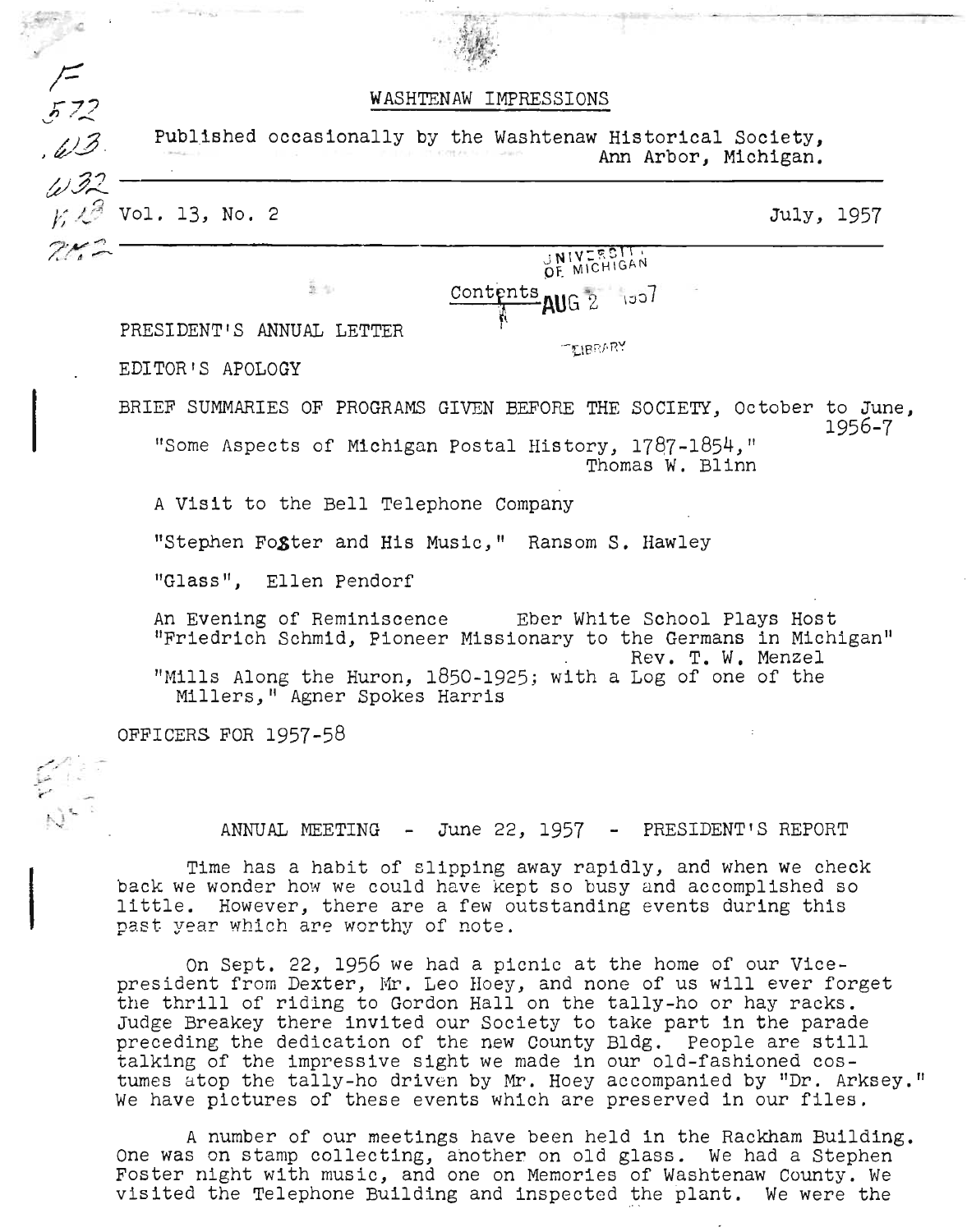## President's Annual Repart, p. 2

guests of the Manchester members at their new high school, where the<br>life of pioneer missionary Frederich Schmid was reviewed. During Michigan week the 4th grade at the Eber White School gave an instructive program on the history and resources of our State. Your pres- ident planned all these meetings and programs. She was invited to speak about our Society over the U. of M. radio station, and was a guest at the Univ. T. V. show entitled "Heritage Seeks a Home." We had loaned them some of our pictures of early Ann Arbor and they showed pictures of the stairway leading to our store rooms and their crowded interior and informed their listeners of our urgent need of a home.

Your president was invited to become a member of the State<br>committee on Heritage Day during Michigan Week, and also appeared<br>before the Washtenaw Bar Association in Judge Breakey's Circuit Court to speak on the life of Judge Samuel Dexter.

Perhaps the outstanding accomplishment of the year was the opening of our exhibit in the basement of the new County Building.<br>After nearly two years of persuasion, the 'Board of Supervisors final-After nearly two years of persuasion, the Board of Supervisors fina.<br>Iy gave us a space 25' x 10'. Though the display is not large, it<br>gives us a n opportunity to inform the public that there is a Washgives us a n opportunity to inform the public that there is a Wash-<br>tenaw Historical Society, a fact many people did not know.

We have grown some during the past year. We had 417 members at our last annual meeting and have gained 43 new members. Unfortunately we lost 14 by death and have had 10 withdrawals but we still have had a nice gain. Our present membership is 436. We now have 75 Life Memberships with \$ in our Building fund.

In addition to these activities your president has presided at all meetings and held a Board meeting at her home. She .has mailed out all of the notices to members every month and has written about 100 letters to prospective members and speakers. Every member who was bereaved received a letter of sympathy and when happiness came your way, a note of congratulation was sent. In short, your president has tried to keep her finger on the pulse of the Society, and to let every one know that his membership is a matter of vital interest to all of us. She has tried to place the Washtenaw Historical Society among the top ranking organizations of this County.

Respectfully submitted,

KATHERINE S, GROOMES, President

#### A WORD FROM THE EDITOR

Your editor feels that some sort of apology (or at least an explanation) is due because of the fact that a year has gone by<br>since the last issue of Washtenaw Impressions. It has been customary<br>for us to publish only the written papers from which speeches were given before the Society; and also' not to publish anything that had already been published elsewhere. This year, however, it so happens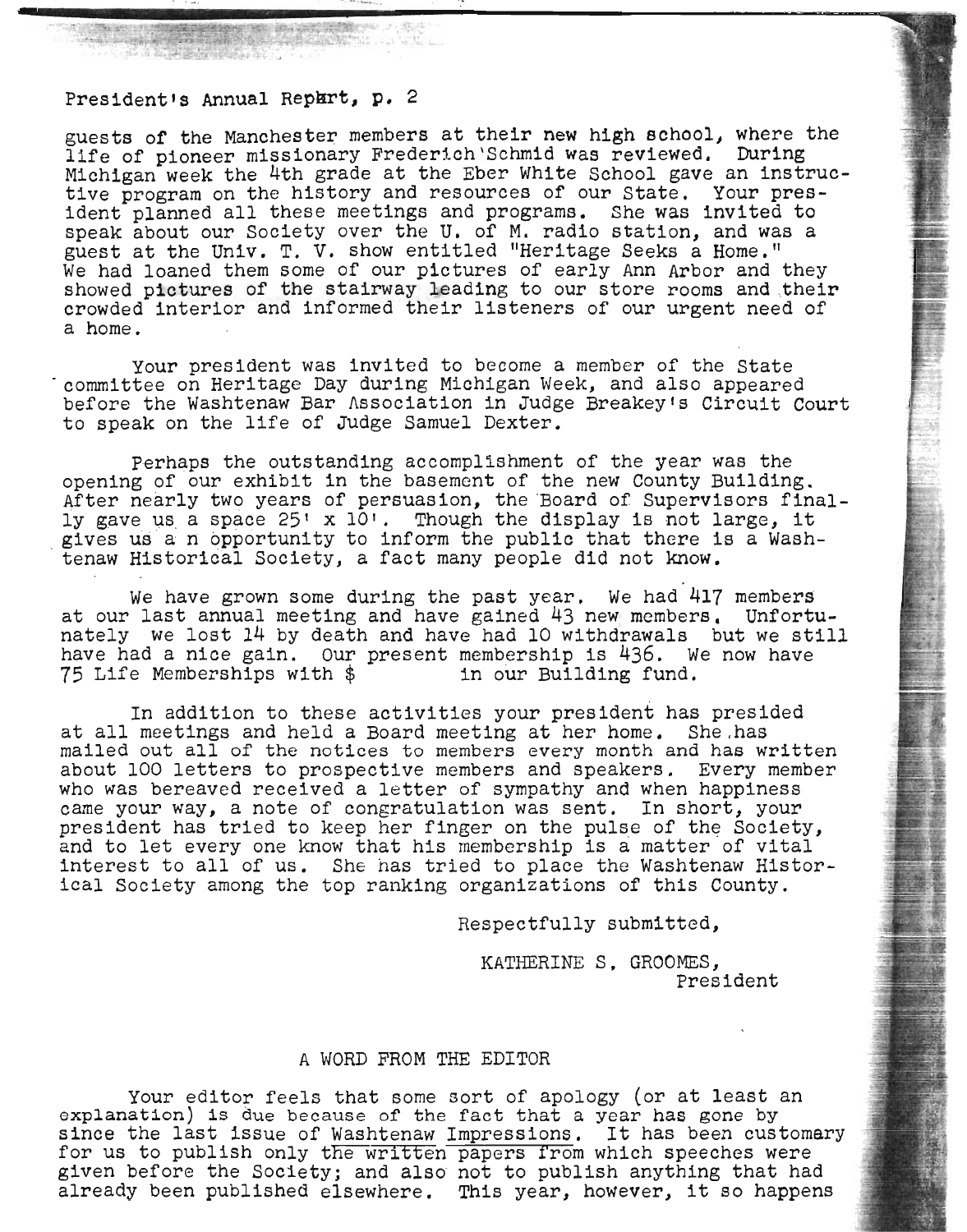### Washtenaw Impressions **page 3**

J the car

**ilian** 

, ~ i

that only one of our speakers came laden with a manuscript, and that a short one. All of them being ready and interesting speakers, full of their subject, they were able to talk "off the cuff"; and all that they had to hand over at the end of the meeting was a little bundle of notes, sometimes quite cryptic, plus, in two cases, an already printed discourse. Some of them consented at the time to reconstruct rinted discourse. Some of them consented at the time to reconstruc<br>heir remarks in writing, but the busy whirl of their lives has apheir remarks in writing, but the busy whirl of their lives has<br>arently made it \$mpossible, or uninviting, for them to do so.

That our files may give some idea of the importance and unusual variety of our programs during the past year, we are attempting to give here a brief summary of the various talks to which our members have had the opportunity of listening -- with much more rapt attention than our rehash will deserve.

SOME ASPECTS OF MICHIGAN POSTAL HISTORY 1787-1854.

Thomas W. Blinn

This short talk will touch on certain aspects of Michigan Postal History during a period of time from 1787 to 1854.

The ORDINANCE of 1787, a legislation that was passed by Congress, contained fourteen sections, the last one setting forth six articles of compact between the original states and the new territory named the North West Territory.

In the fifth article of the last section of this Ordinance it authorized that future states could be formed out of this territory. The portion that bears on the Michigan boundary line reads somewhat in this manner: that if Congress shall hereafter find it expedient they shall have the authority to form one or two states in that part of the said territory which lies north of an East and West line drawn through the southerly bend or extreme of Lake Michigan. Also whennrougn the southerly bend or extreme of Lake Michigan. Also when-<br>ver any said state shall have 60.000 inhabitants therein such state ver any said state shall have 60,000 inhabitants therein such state<br>hall be admitted into the Congress of the United States.

Before Michigan could become a state it became necessary to establish this south boundary line, which line became involved in a bloodless war between OHIO and MICHIGAN called the TOLEDO WAR.

Old maps used by Benjamin Franklin placed the south bend of Lake Michigan on a due east and west line that ran out into Lake Erie near the present River Raisin or city of Monroe, but more accurate maps did not show this course to be exactly true. Ohio discovered this to be true before Michigan and changed the line to bring Toledo into Ohio. This brought about the TOLEDO WAR. The final result compelled Michigan to make a reduction of land to both Indiana and Ohio before statehood could be granted.

The writer while engaged in some research work here in Ann Arbom in the Clements Library, found among the manuscripts in the Lu-<br>An the Clements Library, found among the manuscripts in the Luor in the Clements Library, found among the manuscripts in the Lu<br>ius Lyons files a rather unique and rare letter of the stampless cius Lyons files a rather unique and rare letter of the stampless<br>cover period postmarked in handstamp "TOLEDO M.T." and dated Jan. 20,<br>1835. From the postmark and date this letter was handled by the post-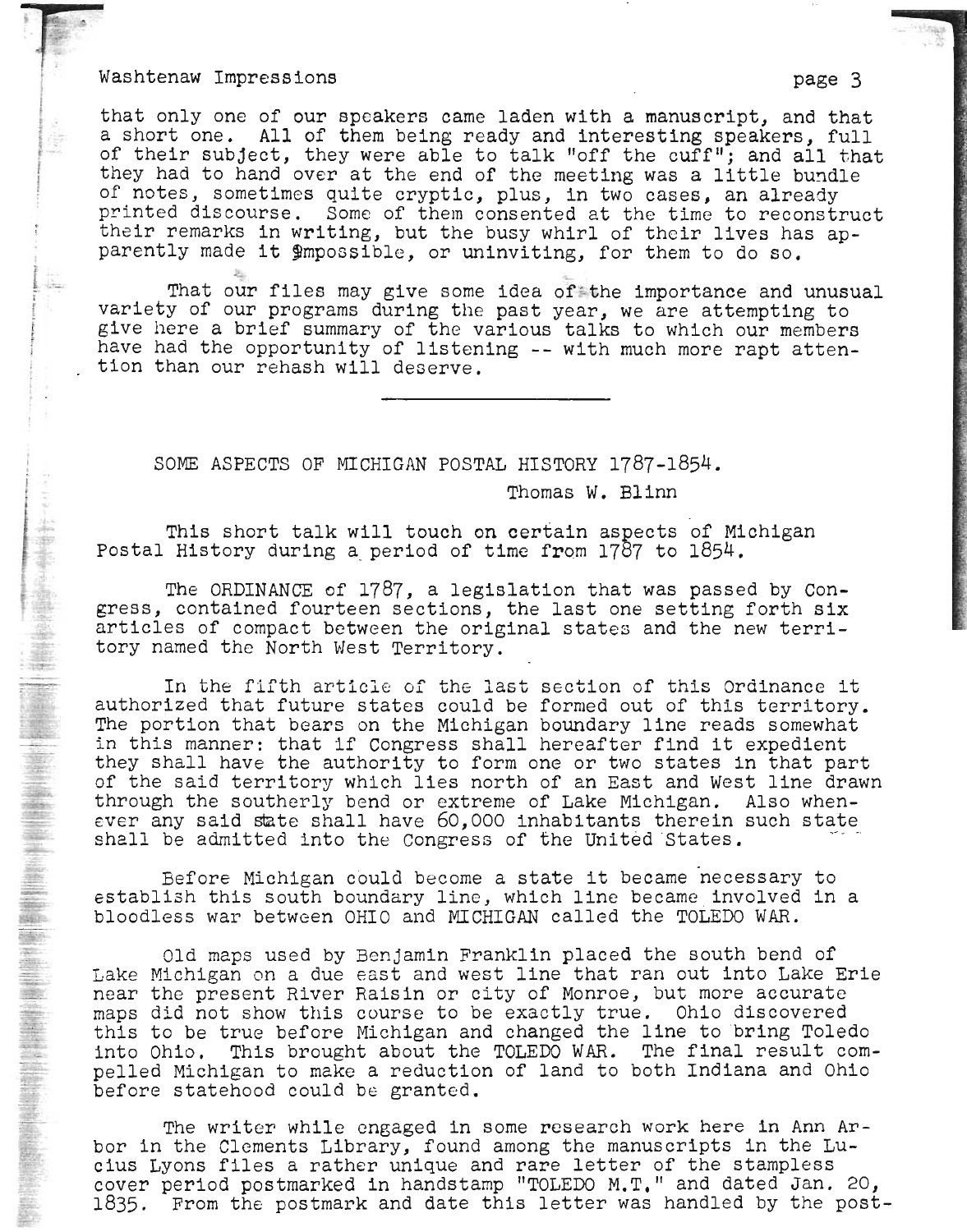## Washtenaw Impressions **page 4**

master of Toledo when the town was in Michigan Territory. According haster of foledo when the town was in michigan ferritory, accord<br>to postal records the only period of time a letter could be postmarked in this fashion would be from Jan. 9, 1835 to Jan. 26, 1837, or a little over two years up to Michigan statehood. There are only three such "covers" known to date.

Another historical cover found among others was in the Harmar files, postmarked in manuscript MARIETTA, and dated Dec. 27, 1789, addressed to "General Harmar, At the Conestoga Waggon, nee Philadelphia, Per Post." The rate of postage was 25 cts.

General Harmar had the authority from War Department to erect wooden stockade forts at certain locations, one of which was built at Marietta, called Fort Harmar. The forts were built to protect the settlers and inhabitants from Indian uprisings common at that time.

In the Canadian Public Archives of ottawa, Canada, is the earliest cover known bearing a postal marking of Detroit, dated February 14, 1792, with an English postal rate ofI-N-8, meaning one shilling and eight pence, mailed from saginaw district and addressed to Montreal. This letter coincides with the period of occupation by the British forces under the Versailles Treaty of 1783.

Michigan has many Territorial Postal Markings which are shown in manuscript, circular or straight line; among them we find Ann Arbor, M.T.; Ypsilanti, M.T.; Tecumseh, M.T.; Niles, M.T.; Monroe, M.T.; Green Bay, M.T.; and numerous others. These territorial post- marks ran out after Michigan became a state, January 26, 1837.

Let us turn to the postal history of the County of Washtenaw of which Ann Arbor is the county seat.

The Indian name for Grand River in its Chippewa form was Wash-ten-ong, and with the addition of Sebee, "river", meant the river that is far off; i.el extends far off, far into the interior, it being the longest river in the state. The French, as was customary with them, took the Indian word and translated it into their own language, using the word "Frand River", This river valley had a conSiderable Indian population at that time and they called that region west of the Detroit district, Wash-ten-ong.

When Governor cass laid out this new county he called it "Washtenaw", as of September 10, 1822. The other counties established at that time were Lapeer, Lenawee, Saginaw, Sanilac, and Shiawas-<br>see.

According to postal records between the year of settlement, 1822, and 1854 43 towns and villages were established with Post Offices in Washtenaw County, out of which only some seven towns are listed at the present date: namely, Ann Arbor, 1825, Dixboro, 1825, Dexter, 1825, Saline, 1827, Manchester, 1834, Salem, 1846, and Whitmore Lake, 1854. The other 36 towns can be classed as ghost towns or non-existent at the present date.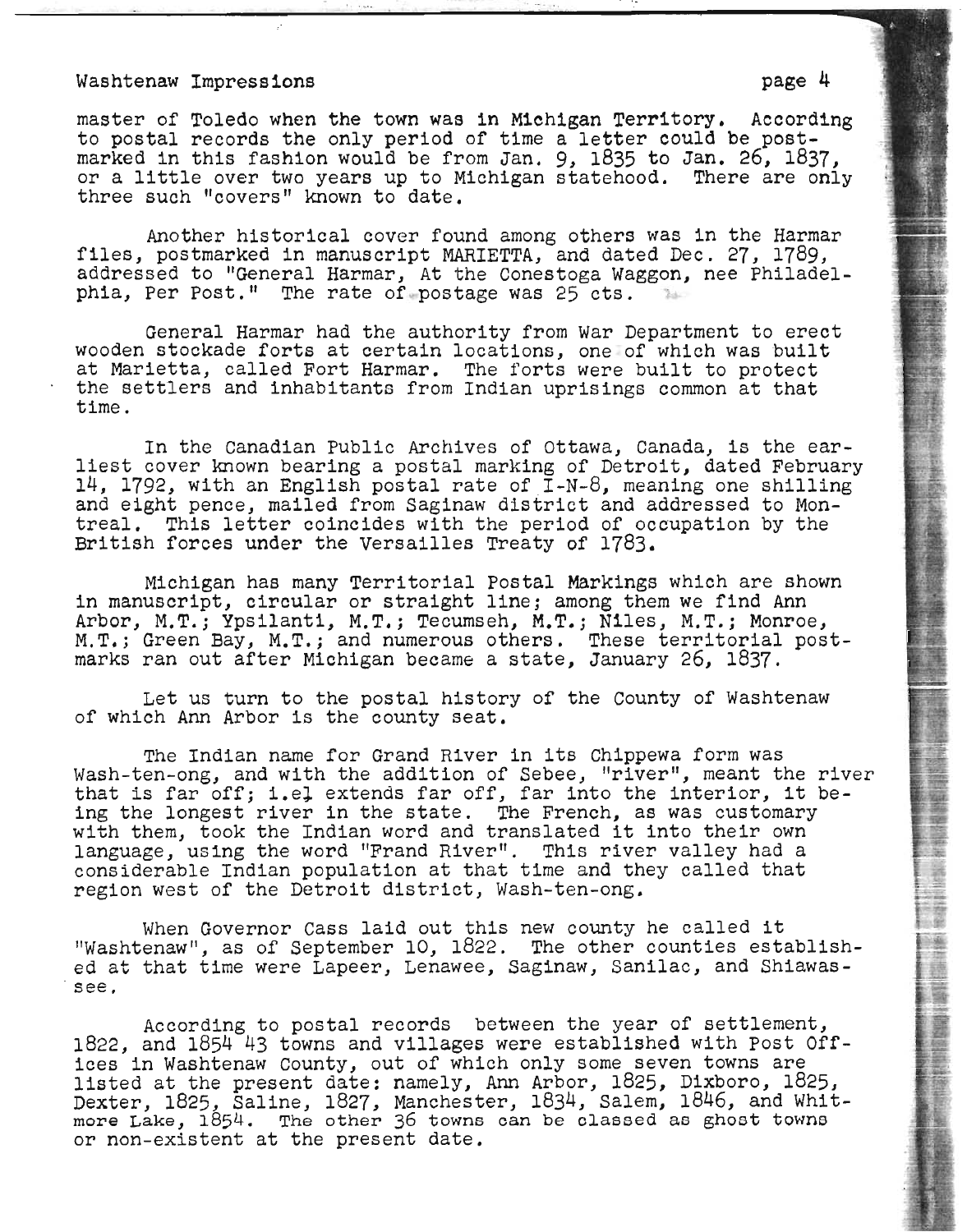## Washtenaw Impressions example that the page 5

● 東京大学大学 (中国大学大学) 中国大学大学

Editor's note: Mr. Blinn followed the reading of this short paper with the display and explanation of his extensive collection of early postal markings in Michigan, before postage stamps came into use, and also of early stamps with their postmarks.

#### WE VISIT THE BELL TELEPHONE COMPANY

One evening in early winter your Society were guests of the Ann Arbor division of the Bell Telephone Company. After a welcome by Mr. Nicholas J. Prakken, local manager, we saw a short motion y mr. nicholas J. Prakken, local manager, we saw a short motion<br>icture featuring the history and recent developments of telephone icture featuring the history and recent developments of telephone<br>ervice. We then toured the building in small groups led by guides service. We then toured the building in small groups led by guides who explained to us the mysteries of the complicated process of placing a telephone call and allowed us to listen in on distant conne ctions. The courteous disembodied voices we were used to hearing be came localized for us in the alert, pleasant faces of dozens of young women sitting comfortably at their posts. Awed by the technical elaboration of wires and flashes that make possible the quick dialing process we take for granted, we were brought back to ourselves by a gracious surprise, - the serving of refreshments.

#### STEPHEN FOSTER AND HIS MUSIC

### Summary of a Talk by Ransom S. Hawley

Our January meeting featured the life and music of Stephen Our January meeting featured the life and music of Stephen<br>oster. Mr. Ransom's opening tribute drew attention to the fact 'oster. Mr. Ransom's opening tribute drew attention to the fact<br>hat for over a hundred vears Foster's music has been sung by young nat for over a nundred years roster's music has been sung by young.<br>nd old in almost every nation on the globe. He then gave a short and old in almost every nation on the globe. He then gave a short review of Foster's early life, education, environment, and family life, his indication of real musical talent at a very early age, his short attempt at a business career, his marriage, his developis snort attempt at a business career, his marriage, his develop-<br>ent of spendthrift and drinking habits, and finally, his death in ent of spendtnrift and drinking nabits, and finally this death in<br>Relleview Hospital on January 13, 1864, at the age of thirty-eight ears.<br>Eilevi

Mr. Hawley commented on the conditions prevailing in and around Pittsburg, Foster's home city, during the period from 1826 to 1864.

He analyzed the major influences reflected in Foster's songs as (1) family and home consciousness; (2) a colored s ervant deeply s (1) family and home consciousness; (2) a colored servant deeply<br>eligious and an ardent Christian: (3) early life in Pittsburg, the eligious and an ardent christian; (3) early life in ritusburg, the<br>rossroads of the West: and (4) the current popularity of minstrel crossroads of the West; and  $(4)$  the current popularity of minstrel shows. He cited the following specific examples of these influences: nows. He cited the following specific examples of these influenc<br>1) "Old Folks at Home": (2) "hard Times Come Again No More": (3) "Oh, Suzanna!" and (4) "Ring de Banjo."

Mr. Hawley then spoke at some length of the tributes to Stephen Mr. Hawley then spoke at some length of the tributes to Step!<br>Oster. Josiah Kirby Lilly spent many years and more than a half! 'oster. Josiah Kirby Lilly spent many years and more than a hali'<br>dillion dollars in collecting original manuscripts. letters, and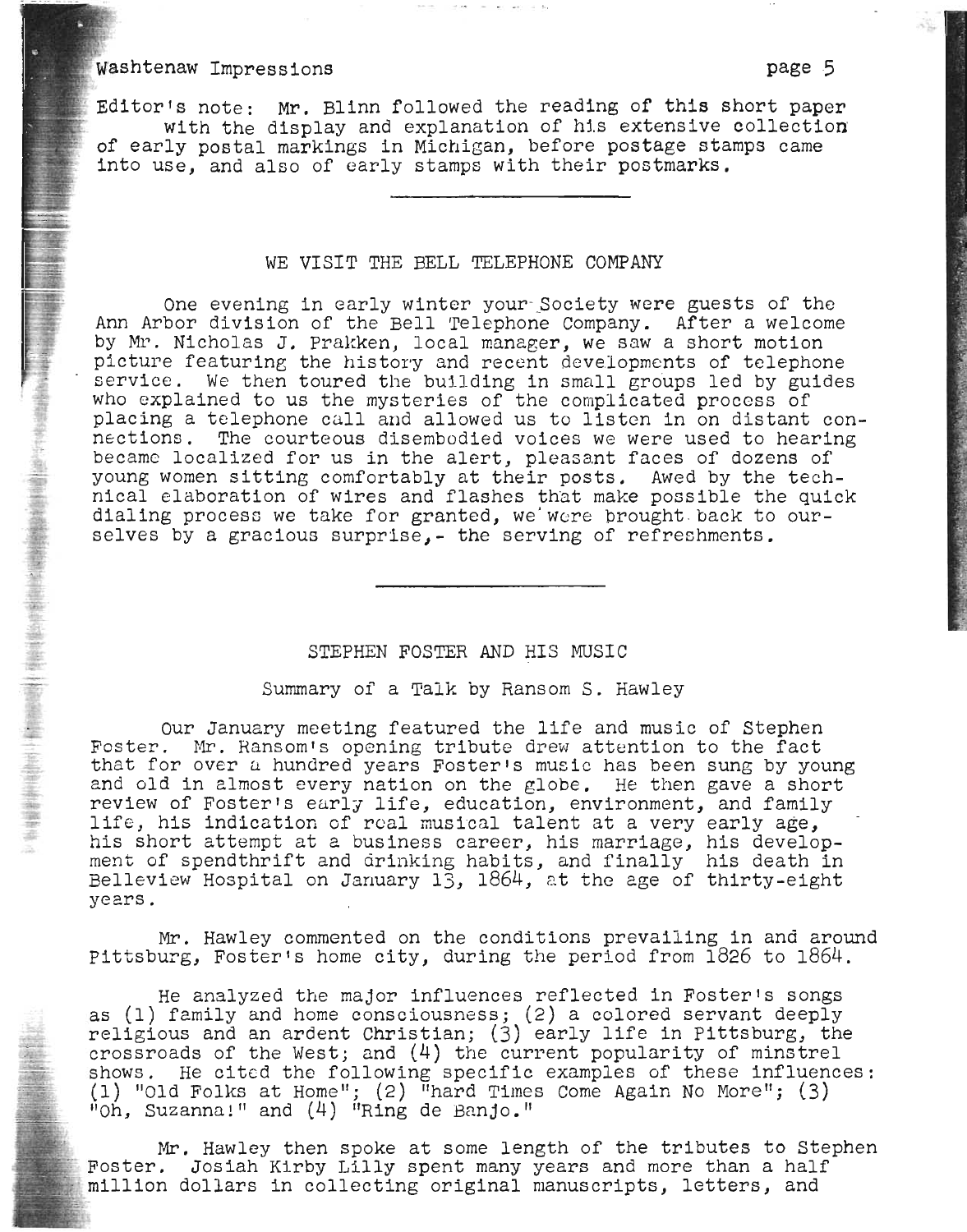### Washtenaw Impressions **page 6**

authentic information regarding Foster's life and music; these he deposited in the Foster Memorial at the University of Pittsburg. Mr. Lilly was also personally responsible for having printed and distributed thousands of Foster songbooks and phonograph records of the 200 known songs. It can be said that the continued popular- ity of Foster's melodies and his recognition as the foremost writer of folk songs is due in large measure to Mr. Lilly's efforts.

Memorials to Foster mentioned by Mr. Hawley are a bronze bust in the Hall of Fame, N.Y.U., 1941; a marble bust in Washington D.C., 1950; the Old Kentucky Home at Bardstown, Kentucky; and the Florida memorial.

The pleasure in Mr. Hawley's talk was heightened by the sing-<br>ing of Foster songs, interspersed at appropriate times, by a group<br>trained and led by Miss Pansy Johnson. At the singing of "Swanee Ribber" Mr. Hawley commented on the location of that river in Florida and the peculiar reason for which that river was chosen for the home of the "old folks" - merely for the sound of its name.

## G LAS S

#### Summary of a talk by Ellen Pendorf

In February Mrs. Ellen Pendorf, local antiques dealer and enthusiastic collector of old glass, addressed the Society. Supplying each of her listeners with an elaborate mimeographed outline, she proceeded to follow it step by step, often illustrating her points with examples she had brought from her collection.

Her six main divisions were Glass Making in the Colonies; ner six main divisions were diass making in the colonies,<br>Pressed Glass - 1825 to the Present: Colored Glass - before 1800 to Victorian j Victorian-Art Glass (both European and American); Cut, Etched, and Engraved; and Iridescent. In and out of the soberly detailed listing' flash such romantic and colorful expressions as flatted fisting frasm such romantic and cororiur expressions as<br>'Sandwich lace", "milk glass with colored cosmos," "cranberry,"<br>'Burmese soft canary yellow to flesh pink," "fine French paperweights." "Bohemian-ruby and clear," "Mary Gregory: pink faced children," "vasa Murrhina, different colors with gold and silver flakes inside."

Mrs. Pendorf concluded her talk with analysis and discussion of cherished oddities of the glassmaker's art brought on her invitation by members of the Society.

The March meeting had no formal program. Professor Albert Marckwardt of the Board of Education explained the current needs of the Ann Arbor school system; various business matters were presented; and the rest of the evening was spent in an exchange of reminiscence by the older members.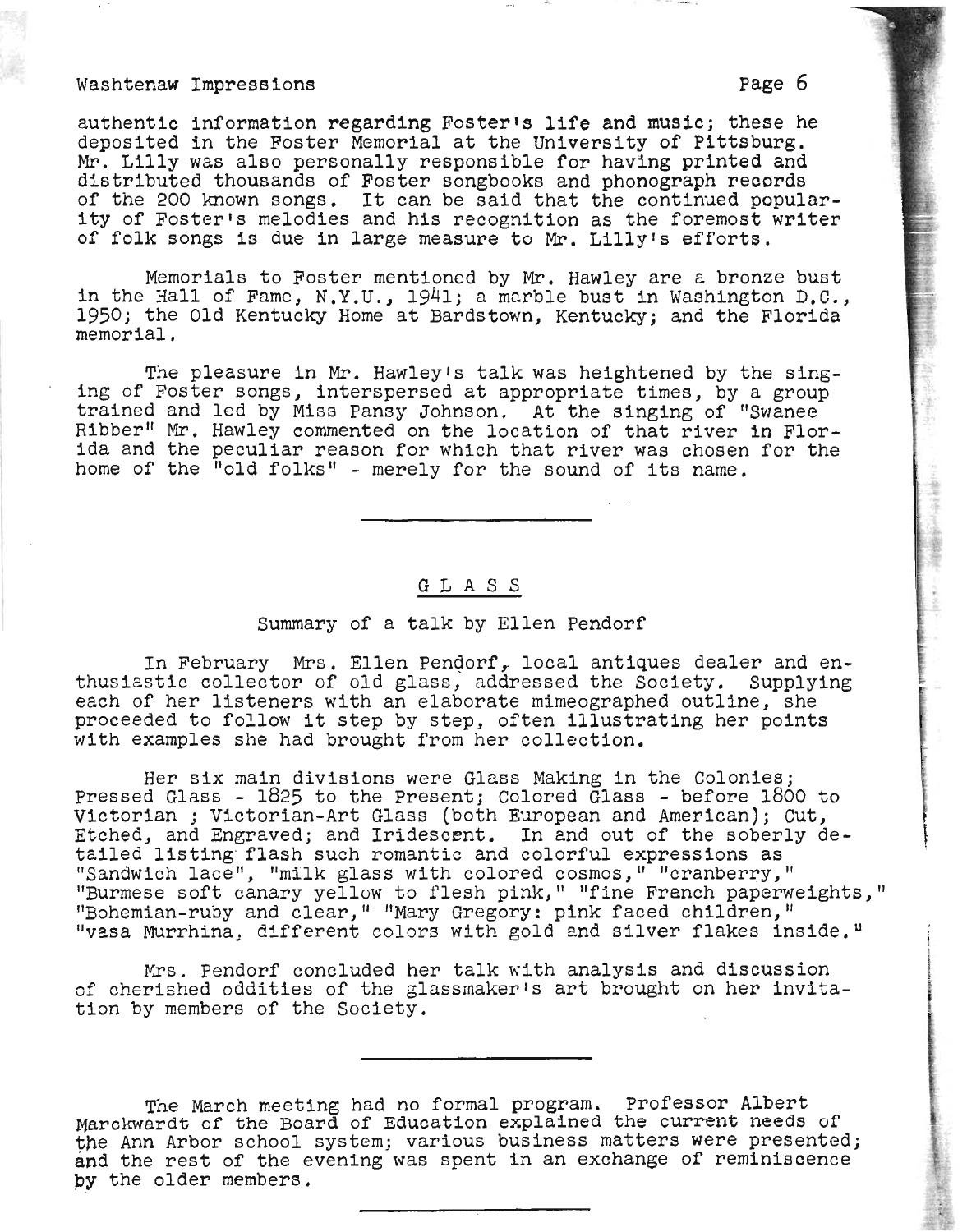10.11.2010年10月10日, 1999年10月10日, 1999年10月, 1999年10月, 1999年10月, 1999年10月, 1999年10月, 1999年10月, 1999年10月

The April meeting took place at the Eber White Elementary School, where the pupils presented a display of crafts and a hischool, where the pupils presented a display of crafts and a his.<br>Orical program in honor of the stalwart pioneer on whose farm the orical program in honor of the stalwart pioneer<br>chool was built and whose name it perpetuates.

# FRIEDRICH SCHMID Pioneer Missionary to the Germans in Michigan

#### T. W. Menzel

On April 24 the Society held its meeting in Manchester, where it was addressed by the Rev. T. W. Menzel, who reviewed material included in a paper which he had read before the Annual Meeting of the Historical Society of the Evangelical and Reformed Church on May 19, 1954. The paper was subsequently printed 'in the official Bulletin of that church.

Mr. Menzel started his paper with the thought that from St. Paul's day on, the currents of missionary activity had followed familiar routes of communication, "simply because missionaries go where the people are." Hence it is not surprising that the first German missionary arrived in Washtenaw via the Atlantic Ocean, the Hudson River, the Erie canal, Lake Erie, and the Detroit and Huron Rivers; and that his most lasting impression of the three-months journey was the sight of the many Indian canoes on the Detroit River.

pastor Schmidt conducted the first German service in the Territory of Michigan on Sunday, August 18, 1833, in a carpenter shop in Detroit, and his congregation wept to hear preaching again in their native tongue. That afternoon he held a second service, and on Monday morning he walked four miles into the forest to baptize a number of children. He had made contact with about thirty families, and out of this first visit to Detroit grew St. John's Church.

Loathe as the Detroit Germans were to see him leave after his inspiring week-end visit, his "call" had been to Ann Arbor. So on nspiring week-end visit, his "call" had been to Ann Arbor. So on.<br>hesday he walked the forty miles up grade, to begin a ministry on uesday he walked the forty miles up grade, to begin a ministry on<br>oot which took him all over southeastern Michigan: for it was six foot which took him all over southeastern Michigan; for it was six vears before he owned a horse.

The invitation to Washtenaw had come from a fellow Wuerttemberger, Jonathan Henry Mann, who with his own family and two other erger, Jonathan Henry Mann, who with his own family and two othe:<br>'amilies they had met on the Erie Canal. had been the first from amilies they had met on the Erie Canal, had been the first from<br>ermany to choose this county as a home. This was in 1829. The Germany to choose this county as a home. This was in 1829. The rolling hill country made a strong appeal to these Wuerttembergers, and within the next twenty-five years over 5,000 Swabians were to settle here.

When, by the end of 1832, there were a number of Germans in the Ann Arbor area who expressed the wish for a German pastor, Mr. Mann wrote 'to a relative, pastor Josenhaus, of the Basel Mission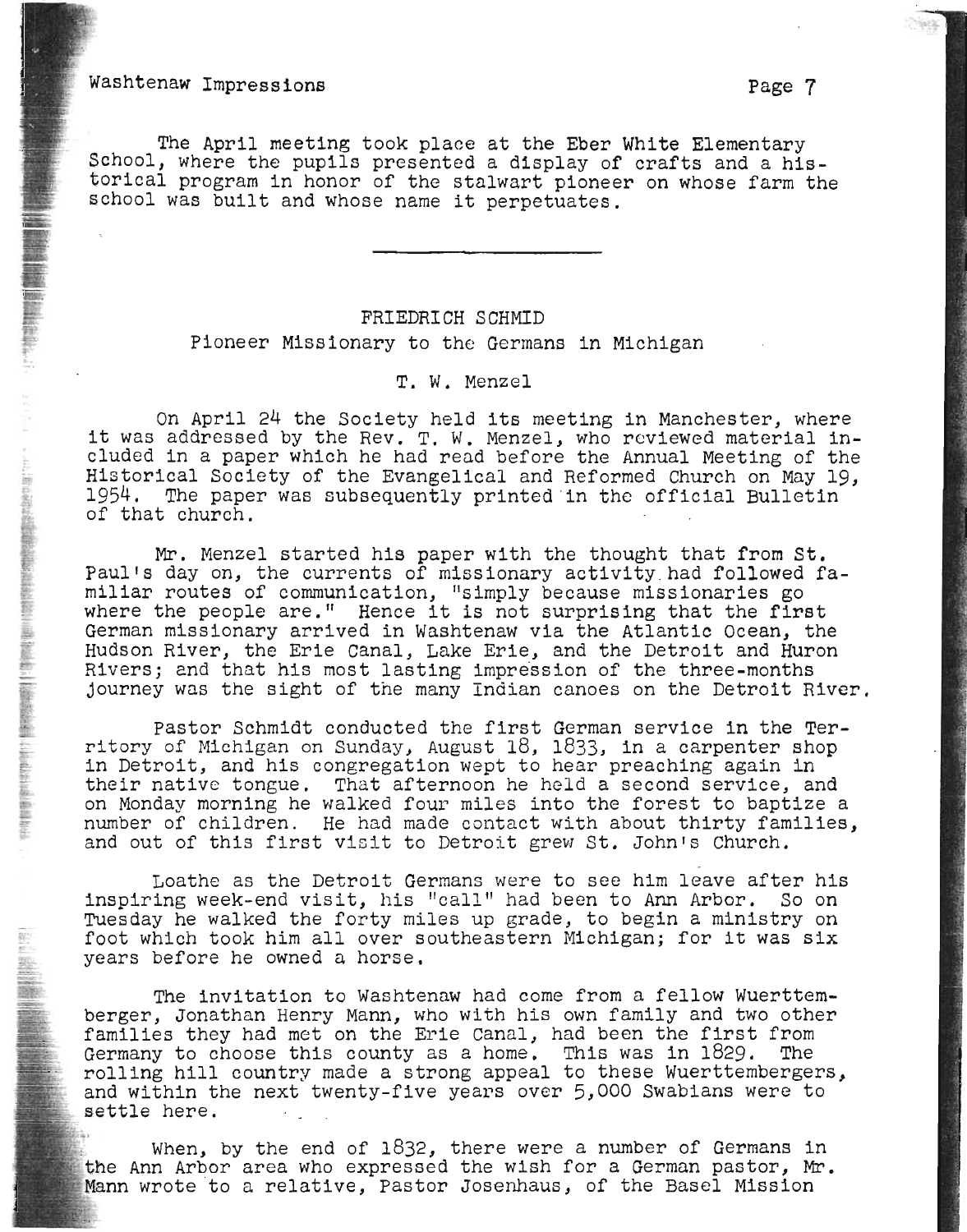# Washtenaw Impressions **Page 8**

Society, asking that a virile young minister be sent to work among them. So Friedrich Schmid became the first of 288 Basel missionaries who were to serve in America in the century to follow.

Schmid finished the five-year course at Basel in April, 1833, at the age of 25. He had previously been trained as a blacksmith.

The Mann family gave the young missionary a hearty welcome; in fact, within a year's time he became one of them by marrying the 17year-old Louisa Mann, and together they reared twelve children.

Pastor Schmid's first service in his new field was held the Sunday after his arrival in a school house in the forest west of town. A congregation was then organized under the name of the "Pirst German Evangelical Society of Scio." A record of the incorporation of this society was filed in the court of Washtenaw County under the date of December 16, 1834. The name did not include the word "Lutheran."

The first log church, dedicated in the fall of 1833, was built at a cost of \$265.32. The total Sunday offerings, for the first year amounted to \$13.29. The church went under the name of Zion Church and was located where the Bethlehem Cemetery is now found. In 1849 this congregation dedicated a new, church building in Ann Arbor village under the name of Bethlehem Church.

During his first years in Ann Arbor, Pastor Schmid went to Detroit every five weeks - on foot. He also developed several congregations in the Monroe area. In 1840 he organized the Bethel Church in Freedom Township; in 1841 a church at Waterloo, and in 1842 the "Thomas Church" in Freedom.

In 1845 he began work among the Indians at Sebewaing, a long cherished ambition. Missionaries sent out from Dresden wrested this Indian work from his hands, however, because he was not considered sufficiently "Lutheran".

In the 1850s Schmid estabJ.ished congregations at Saginaw, Bridgewater, Lansing, Marshall, Cnelsea, and Northville, besides laying a foundation for future organizations in Saline, Ypsilanti, Plymouth, Jackson and Geneva. He actually organized over twenty congregations, and these in turn gave rise to many other churches.

For some time the salary of this extremely productive missionary was \$100 per year,- while the wages of a bricklayer were \$1.50 per day. Once he was seriously lost in the forest between Ann Arbor and Detroit, and thereafter he carried a hatchet to blaze a trail. Returning from Monroe one winter night he fell asleep from exhaustion and almost froze to death. After thirty years of such labor his health was broken, though he lived until 1883, almost fifty years to the day after coming to Michigan.

Working in an atmosphers that was often infested with bitter sectarianism, Friedrich Schmid was able to bring Lutheran and Reformed into a living fellowship. In that sense he was "evangelical" to the core, in the basic meaning of that word.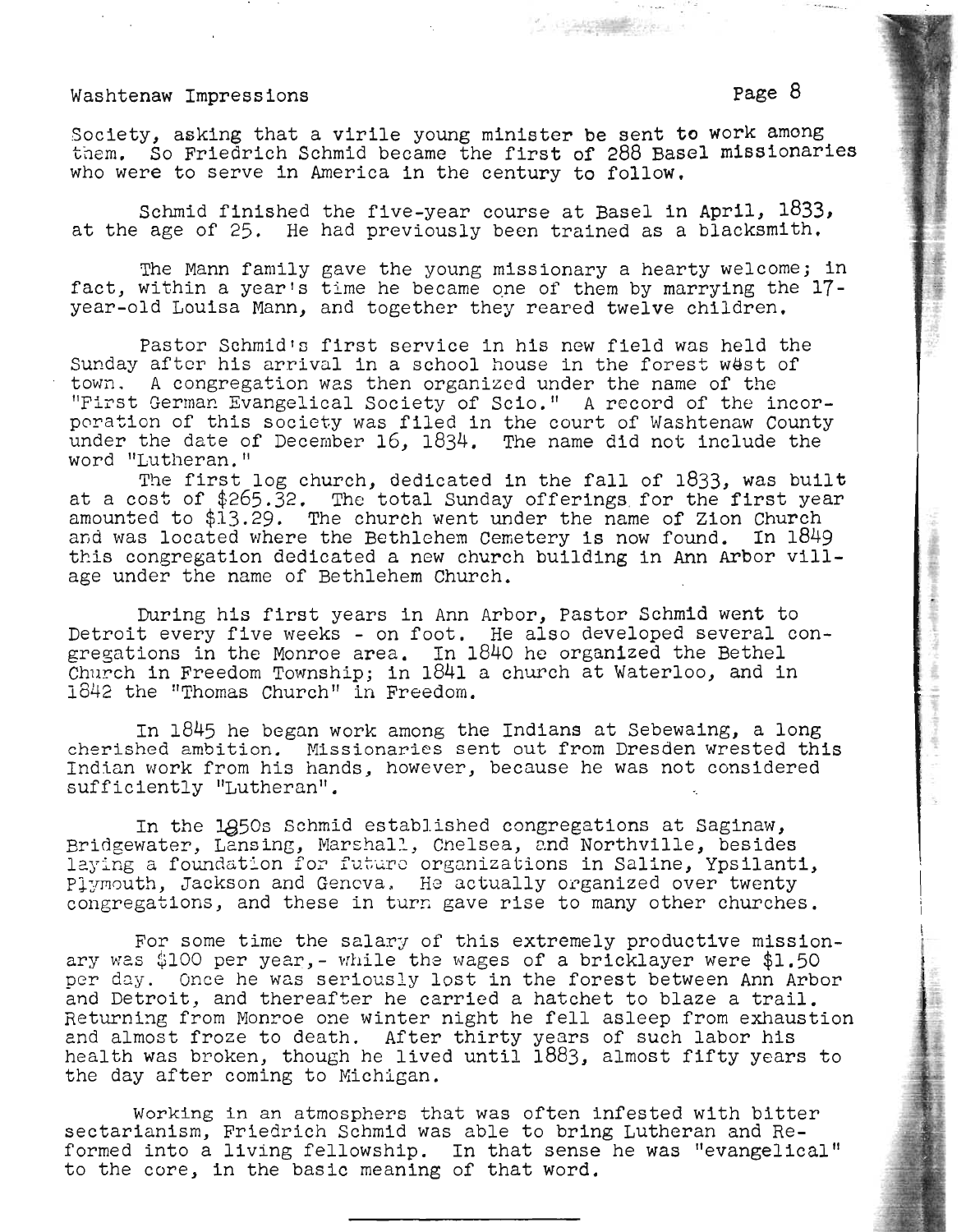## Washtenaw Impressions extended to the page 9

**精神** 

#### OF MILLS AND MILLERS

In June the Annual Pilgrimages took the Society on a tour of old Mill Sites along the Huron River. Each of the members in attendance was presented with a beautiful pictorial map made for the occasion in the offices of Atwell-Hicks, Inc., Civil Engineers and Surveyors.

A highlight of the dinner program was a charming talk by Mrs. Agnes Spokes Harris based on an old diary which has come down in her family. Spokes is an important name in milling annals of Washtenaw, along with Birkett, Deubel, Parsons, and others. Mrs. Harris's grnndfather, Amos Spokes, and his son William were skilled stone dressers in the mills of the day and were connected, often as partners, with mills at Dexter, Hudson, Pettysville, Hell, Dover, Saline, Ypsilanti, and Ann Arbor. As a young lad, William used to be sent on horseback to the McPherson Bank in Howell to get and take cash.

### Excerpts from the Log of Amos and Lydia Clarke Spokes.

Presented by their granddaughter, Agnes Spokes Harris.

Amos and Lydia Clarke Spokes and their son, Henry, eight months old, left Floore Mills, Northamptonshire, England, on Wednesday, April 24, 1850, at 11 A.M. Arrived in Liverpool at 9 P.M., they lodged in Great Howard st. after a wearisome journey. On the afternoon of the 25th they went to the dock and looked over the ship. On the morning of the 26th Amos and a friend got the luggage aboard. The men slept on board that night, but the women were not allowed on until seven the next morning. They set sail at noon on the 27th, and passed the coast of Wales in the evening. All were seasick except baby and his mother. They passed Ireland during the night, which Lydia spent most miserably - so frightened and nervous.

April  $28$  - Sunday - All still seasick. The weather most beautiful. Saw several vessels near us. No service on board - made the sabbath seem dull and lonesome.

April 29 - All our party better. Weather favorable. No vessels in sight all day.

April 30. Fine breeze. All up by 7 and better.

May 1st. Quite a calm. Made but little headway. Sea smooth as a river.

May 2nd. Saw two ships very near. Hoisted colors, which were replied to.

May 3rd. Stiff breeze - Steward's boy fell overboard and was drowned. Wind increasing toward evening. Hard storm all night. All very seasick and frightened.

May 4th. Sea still rough and ship pitching and rolling all day. Amos still sick. Sea still rough and ship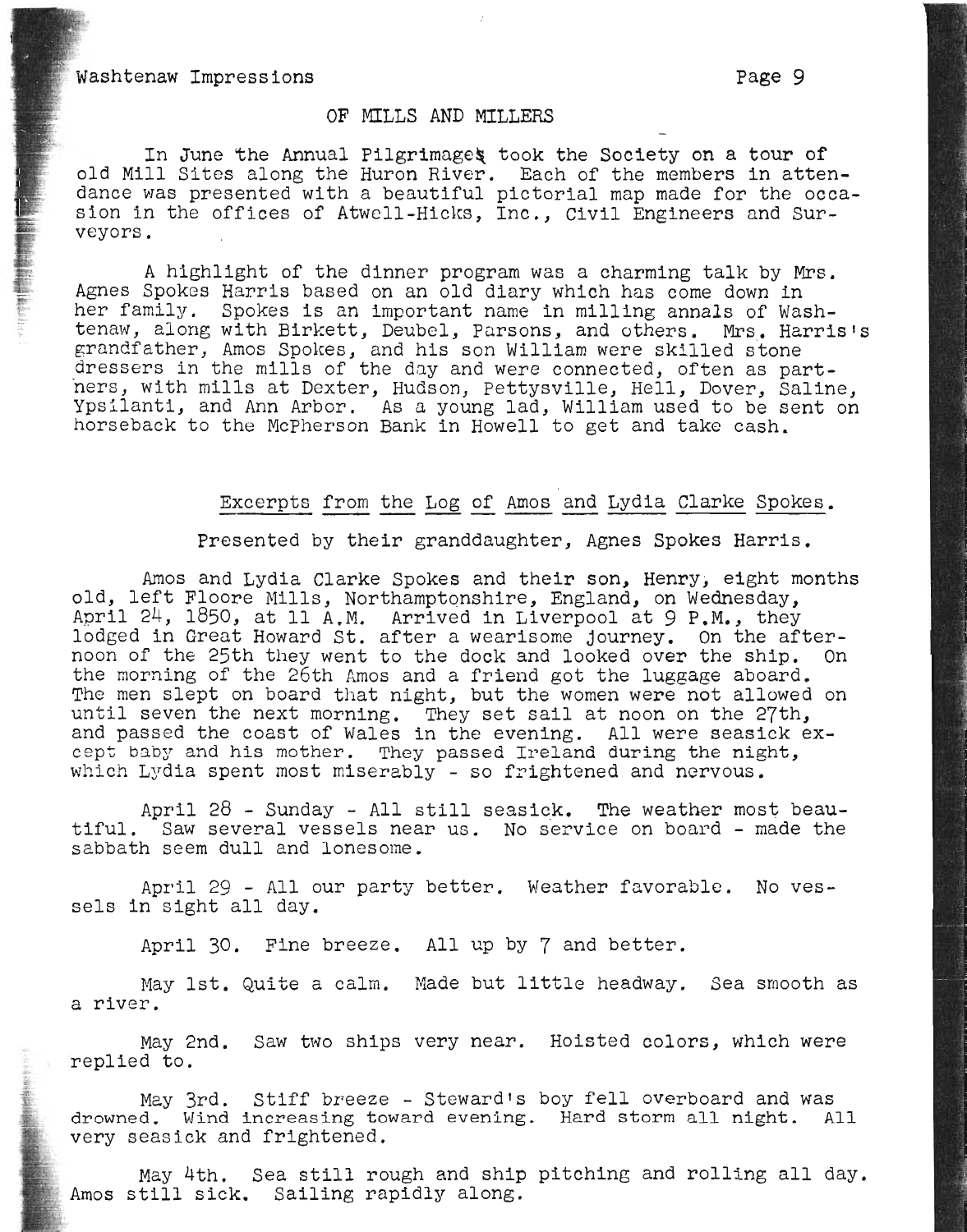May 5th. Ten knots an hour. Service below deck.

May 6th. Sailing very rapidly. A man's hat blew overboard.

May 7th. Squally in the morning. Shipped a sea in the cabin. Reached Banks of Newfoundland. Wind shifty and cold

May 8th. Very cold. Baby very sick.

May 9th. A ship on our starboard quarter. A fight in the galley.

May 10th - Stormy night increasing till daylight.<br>gale. Sick from the rolling and pitching of the ship.<br>Spoke a ship on our barboard side from Ayr to New York. Saw porpoises and birds. May 10th - Stormy night increasing till daylight. Quite a q<del>aroo</del>c Spoke a ship on our barboard side from Ayr to New York. Head winds.

As the days wore on, head winds turned to calm and fog. "Very cold indeed." When within a day and a half of good sailing from New York, "toward evening there was a heavy sea - the vessel pitch-<br>ing and rolling. All in confusion and impossible to stand. Many<br>boxes dashed down between decks. Passed a miserable night."<br>When land came in sight, off-s

Finally, on May 18, the pilot came on board at  $4$  A.M. On Sunday, - Whitsunday - a beautiful day, they came into Sandy Hook and into New York by noon - the docks crowded with shipping. One of the passengers went on shore and got drunk, and on returning to the ship fell overboard and was drawned.

"May 20 - The ship in confusion. Got our luggage on the steamboat. Walked through New York to the Albany office. Embarked on a steam packet, a most beautiful vessel with 2500 passengers on board. Too many to be accommodated, so we spent a miserable night on deck. Arrived in Albany  $\frac{1}{2}$  after 4. Went directly to a friend's for breakfast and to another friend's for dinner. Then to the docks again where we went on board the Palmetto, which was so crowded we were most miserable. Never felt so wretched on the whole journey."<br>A week's slow progress along the canal amid beautiful woods

and awesome scenery brings the Log to a close on May 28th.

Sad to say, the rugged sea voyage and the rigors of the new world seem to have been too much for the baby, for he died two months later, soon after his parents settled in Dexter.